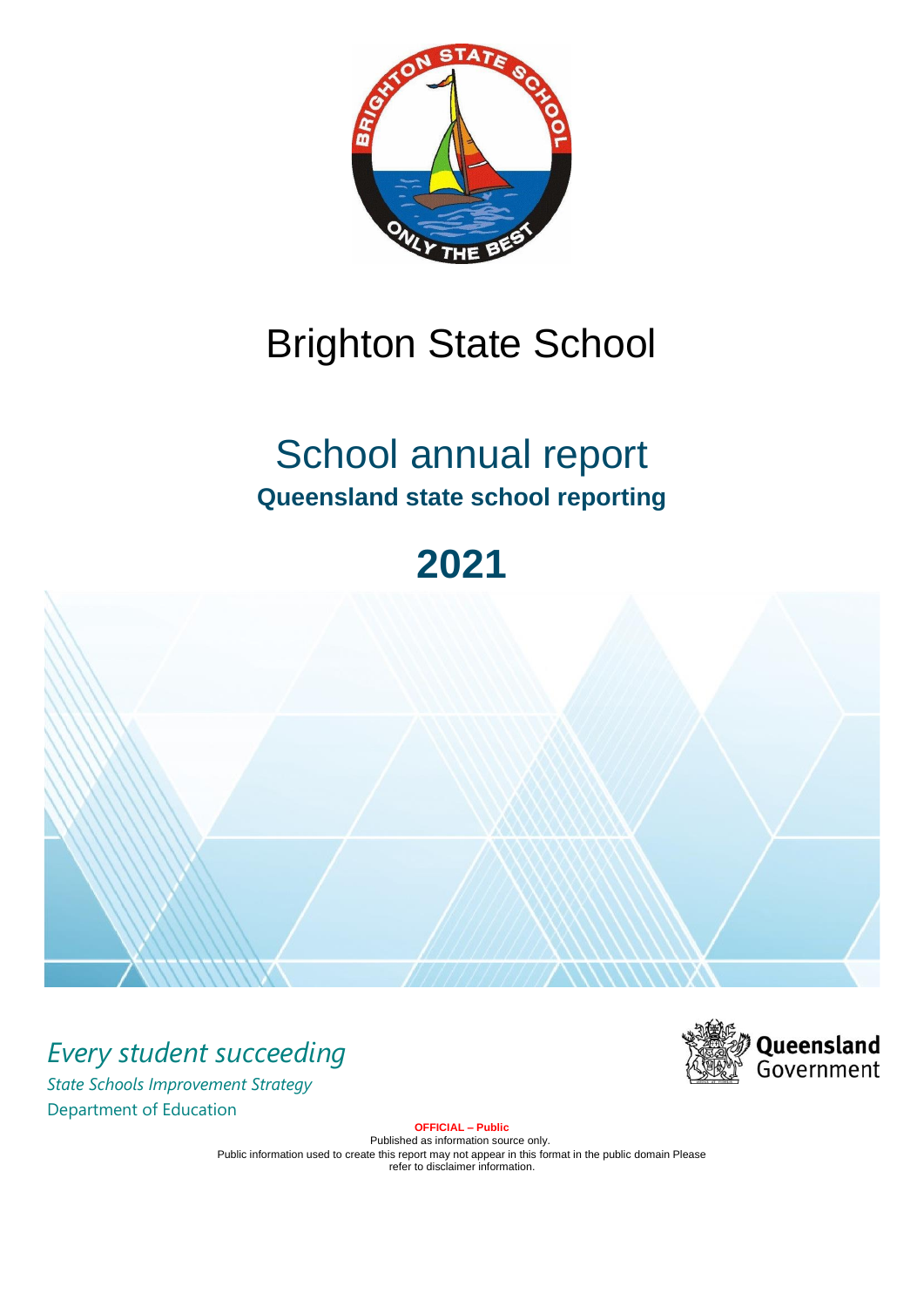|                       | oomaa acama                    |
|-----------------------|--------------------------------|
| <b>Postal Address</b> | PO Box 1116 Brighton 4017      |
| <b>Phone</b>          | $(07)$ 3631 9111               |
| Fax                   | $(07)$ 3631 9100               |
| Email                 | principal@brightonss.eq.edu.au |
| Website               | https://brightonss.eg.edu.au   |

**Contact details**

#### **Disclaimer**

The materials presented in this report are distributed by the Department of Education (the department) as an information source only.

The information and data in this report is subject to change without notice.

The department makes no statements, representations, or warranties about the accuracy or completeness of, and you should not rely on, any information contained in this report.

The department disclaim all responsibility and all liability (including without limitation, liability in negligence) for all expenses, losses, damages and costs you might incur as a result of the information in this report being inaccurate or incomplete in any way, and for any reason.

Despite our best efforts, the department makes no warranties that the information in this report is free of infection by computer viruses or other contamination.

# **School overview**

Brighton State School offers a wonderful start for your child's learning. Developing a love of learning, celebrating success and establishing the building blocks for future learning are the core elements of a quality Prep to Six curriculum. Brighton State School is a 100 year old school with a strong tradition that is equally matched with a lively, innovative, engaging and forward looking focus. Our moral imperative is to ensure that every student is achieving and progressing and that every child is really known. We work collaboratively with our community aiming to have every child excited to come to school, having many friends and happy.

Brighton State School is a great school moving to greater. Together we continue to build a school based on positive values and attitudes preparing our students today for a successful life tomorrow.

Brighton State School's daily work involves creating a respectful, responsible and safe community of engaged and excited learners striving for personal best. To realise our goal, our curriculum and learning is underpinned and invested in the employment of best practice pedagogies. We seek to engage students in the kinds of learning opportunities appropriate for them as life-long learners and world citizens in an increasingly global and networked society.

Reading and Writing, Student and Staff Well Being and a Positive School Environment are the 'main game' at Brighton State School.

It is one hundred years since the Brighton State School opened its doors to 43 students and 2 staff and I feel extremely proud and somewhat honoured to be the current school principal.

For current students my wish is that their memories of Brighton State School will be happy ones and that many of the friendships that they have made whilst they were at school are lifelong. My wish is that we have given all students the best start possible in their educational life. My wish is that Brighton State School has contributed to a society of honest, positive, independent, relational, hardworking and empathetic members.

Our enormous respect for the past provides the foundation for continued success as we embark on the next 100 years.

Brighton State School is a 'great school' moving to 'greater' - 'Only The Best'.

#### *Scott Padgett*

Copies of this report are available at the School Office.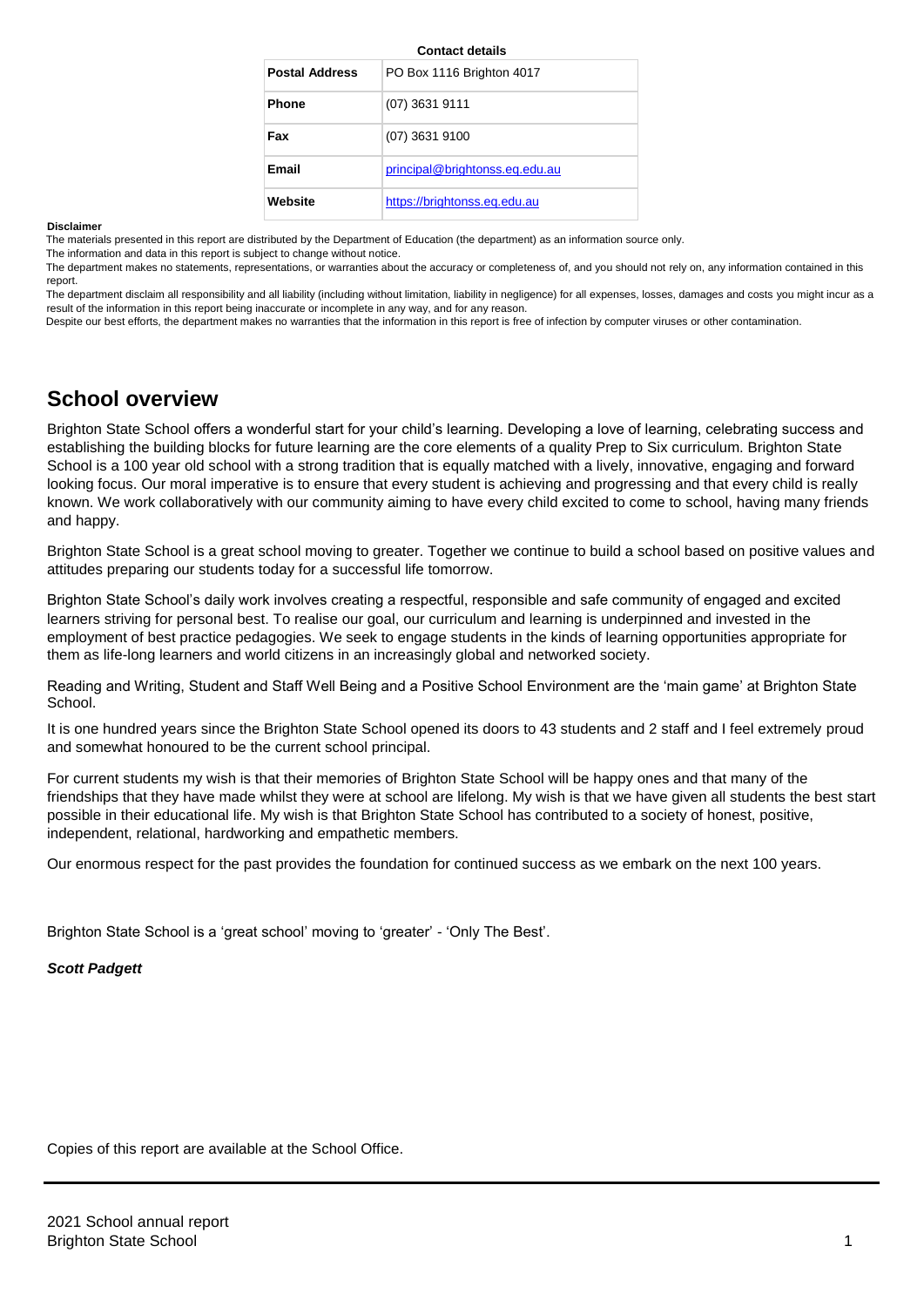# School context **Coeducational or single sex** Coeducational **Independent Public School** No Year levels offered in 2021 Prep Year – Year 6 **Webpages** Mebpages Additional information about Queensland state schools is located on the: • *[My School](http://www.myschool.edu.au/)* [w](http://www.myschool.edu.au/)ebsite • [Queensland Government data](http://data.qld.gov.au/) website • Queensland Government [schools directory](https://schoolsdirectory.eq.edu.au/) website.

# **Characteristics of the student body**

# **Student enrolments**

#### **Table 1: Student enrolments by year level**

|                   |      | February |      |      | August |      |
|-------------------|------|----------|------|------|--------|------|
| <b>Year Level</b> | 2019 | 2020     | 2021 | 2019 | 2020   | 2021 |
| <b>Prep Year</b>  | 60   | 60       | 64   | 62   | 62     | 65   |
| Year 1            | 71   | 58       | 60   | 71   | 61     | 57   |
| Year 2            | 73   | 66       | 66   | 72   | 68     | 68   |
| Year 3            | 66   | 70       | 66   | 62   | 72     | 66   |
| Year 4            | 53   | 61       | 73   | 52   | 63     | 72   |
| Year 5            | 63   | 50       | 60   | 62   | 53     | 65   |
| Year <sub>6</sub> | 59   | 60       | 54   | 58   | 59     | 54   |
| <b>Total</b>      | 445  | 425      | 443  | 439  | 438    | 447  |

Notes

1. Student counts include headcount of all full- and part-time students at the school.

## **Average class sizes**

#### **Table 2: Average class size information for each phase of schooling**

| <b>Year Levels</b> | 2019 | 2020 | 2021 |
|--------------------|------|------|------|
| Prep – Year 3      | つつ   | 22   | 21   |
| Year 4 – Year 6    | 25   | 29   | 27   |

**Notes** 

1. Classes are measured against the target of 25 students per teacher in Prep to Year 3 and Years 11 to 12, and target of 28 students per teacher in Years 4 to 10. Where composite classes exist across cohorts (e.g. Year 3/4) the class size targets would be the lower cohort target.

# **Social climate**

## **Respectful relationships education**

To support students' learning, health and wellbeing all state schools are required to implement respectful relationships education through the Prep to Year 10 Australian Curriculum: Health and Physical Education and/or through school pastoral care programs across Prep to Year 12.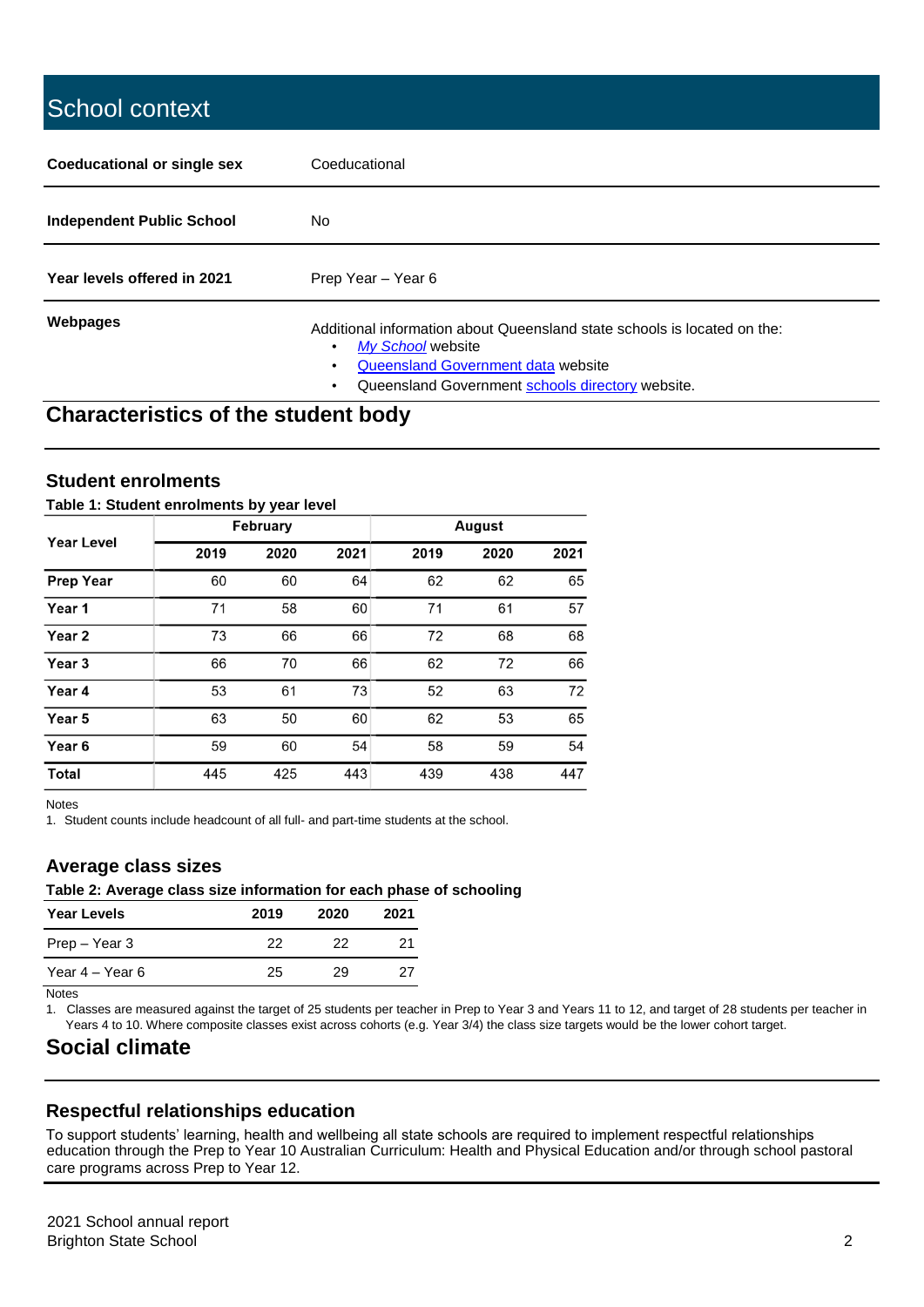# **Parent, student and staff satisfaction**

Tables 3–5 show selected items from the Parent/Caregiver, Student and Staff School Opinion Surveys. In response to the COVID-19 health emergency, the annual school opinion surveys of students, teachers and staff were not administered in 2020. A new time series started in 2021 and data from this collection is not considered directly comparable with earlier collections due to significant methodology changes.

For state level information go to the *[School Opinion Survey](https://qed.qld.gov.au/publications/reports/statistics/schooling/schools/schoolopinionsurvey)* [webpage.](https://qed.qld.gov.au/publications/reports/statistics/schooling/schools/schoolopinionsurvey)

#### **Table 3: Parent/Caregiver Survey**

| Percentage of parents/caregivers who agree <sup>1</sup> that:                                               | 2019   | 2020 | 2021   |
|-------------------------------------------------------------------------------------------------------------|--------|------|--------|
| This is a good school.                                                                                      | 95.0%  |      | 97.9%  |
| My child likes being at this school. <sup>2</sup>                                                           | 95.0%  |      | 95.7%  |
| My child feels safe at this school. <sup>2</sup>                                                            | 95.0%  |      | 96.8%  |
| My child's learning needs are being met at this school. <sup>2</sup>                                        | 92.3%  |      | 94.6%  |
| My child is making good progress at this school. <sup>2</sup>                                               | 92.3%  |      | 100.0% |
| Teachers at this school expect my child to do his or her best. <sup>2</sup>                                 | 100.0% |      | 100.0% |
| Teachers at this school provide my child with useful feedback about his or her school<br>work. <sup>2</sup> | 100.0% |      | 98.9%  |
| Teachers at this school motivate my child to learn. <sup>2</sup>                                            | 94.9%  |      | 95.7%  |
| Teachers at this school treat students fairly. <sup>2</sup>                                                 | 95.0%  |      | 93.4%  |
| I can talk to my child's teachers about my concerns. <sup>2</sup>                                           | 97.4%  |      | 97.9%  |
| This school works with me to support my child's learning. <sup>2</sup>                                      | 90.0%  |      | 94.5%  |
| This school takes parents' opinions seriously. <sup>2</sup>                                                 | 83.8%  |      | 84.5%  |
| Student behaviour is well managed at this school. <sup>2</sup>                                              | 84.6%  |      | 92.0%  |
| This school looks for ways to improve. <sup>2</sup>                                                         | 95.0%  |      | 93.3%  |
| This school is well maintained. <sup>2</sup>                                                                | 100.0% |      | 95.7%  |
| <b>Notes</b>                                                                                                |        |      |        |

1. *Agree* represents the percentage of respondents who Somewhat Agree, Agree or Strongly Agree with the statement.

2. Nationally agreed parents/caregiver items.

3. DW = Data withheld to ensure confidentiality.

**Table 4: Student Survey**

| Percentage of students who agree <sup>1</sup> that:                            | 2019   | 2020 | 2021  |
|--------------------------------------------------------------------------------|--------|------|-------|
| I like being at my school. <sup>2</sup>                                        | 95.1%  |      | 89.0% |
| I feel safe at my school. <sup>2</sup>                                         | 96.8%  |      | 95.0% |
| My teachers motivate me to learn. <sup>2</sup>                                 | 97.6%  |      | 96.0% |
| My teachers expect me to do my best. <sup>2</sup>                              | 99.2%  |      | 97.1% |
| My teachers provide me with useful feedback about my school work. <sup>2</sup> | 100.0% |      | 96.0% |
| Teachers at my school treat students fairly. <sup>2</sup>                      | 93.5%  |      | 89.2% |
| I can talk to my teachers about my concerns. <sup>2</sup>                      | 92.7%  |      | 88.9% |
| My school takes students' opinions seriously. <sup>2</sup>                     | 90.8%  |      | 87.9% |
| Student behaviour is well managed at my school. <sup>2</sup>                   | 82.8%  |      | 86.0% |
| My school looks for ways to improve. <sup>2</sup>                              | 95.9%  |      | 98.0% |
| My school is well maintained. <sup>2</sup>                                     | 90.0%  |      | 89.1% |
| My school gives me opportunities to do interesting things. <sup>2</sup>        | 97.6%  |      | 96.1% |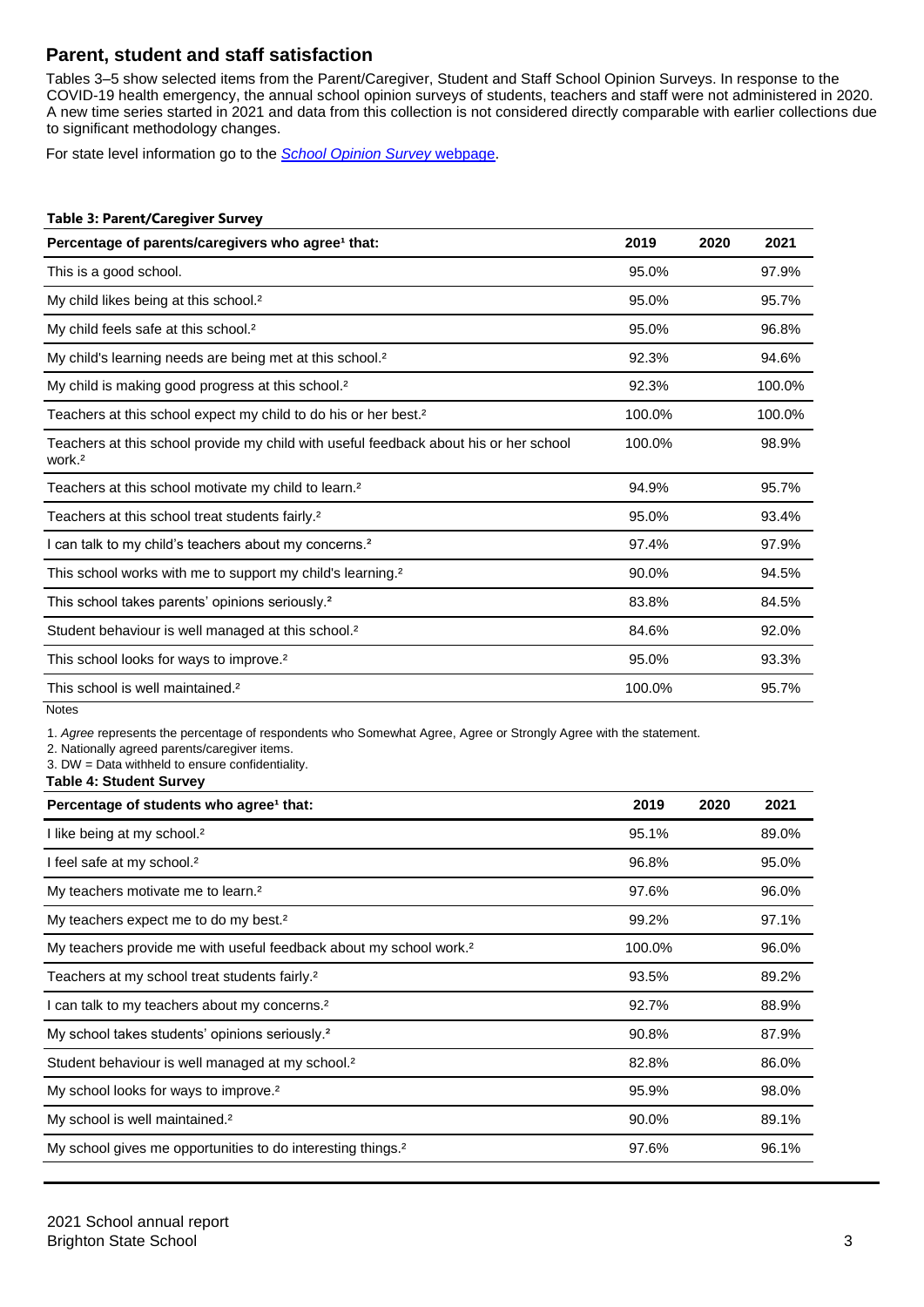1. *Agree* represents the percentage of respondents who Somewhat Agree, Agree or Strongly Agree with

2. Nationally agreed student items.

3. DW = Data withheld to ensure confidentiality.

#### **Table 5: Staff Survey**

| Percentage of staff who agree <sup>1</sup> that:                                                            | 2019   | 2020 | 2021   |
|-------------------------------------------------------------------------------------------------------------|--------|------|--------|
| I feel confident embedding Aboriginal and Torres Strait Islander perspectives across the<br>learning areas. | 80.8%  |      | 77.8%  |
| I enjoy working at this school. <sup>2</sup>                                                                | 94.9%  |      | 97.1%  |
| I feel this school is a safe place in which to work. <sup>2</sup>                                           | 94.9%  |      | 100.0% |
| I receive useful feedback about my work at this school. <sup>2</sup>                                        | 84.6%  |      | 85.3%  |
| Students are encouraged to do their best at this school. <sup>2</sup>                                       | 100.0% |      | 100.0% |
| Students are treated fairly at this school. <sup>2</sup>                                                    | 94.7%  |      | 91.2%  |
| Student behaviour is well managed at this school. <sup>2</sup>                                              | 89.5%  |      | 91.2%  |
| Staff are well supported at this school. <sup>2</sup>                                                       | 87.2%  |      | 79.4%  |
| This school takes staff opinions seriously. <sup>2</sup>                                                    | 83.8%  |      | 69.7%  |
| This school looks for ways to improve. <sup>2</sup>                                                         | 89.7%  |      | 100.0% |
| This school is well maintained. <sup>2</sup>                                                                | 92.3%  |      | 97.1%  |
| This school gives me opportunities to do interesting things. <sup>2</sup>                                   | 84.2%  |      | 78.1%  |

Notes

1. *Agree* represents the percentage of respondents who Somewhat Agree, Agree or Strongly Agree with the statement.

2. Nationally agreed staff items.

3. DW = Data withheld to ensure confidentiality.

## **Description of how this school manages non-attendance**

Queensland state schools manage non-attendance in line with the Queensland Department of Education procedures: *[Managing Student Absences and Enforcing Enrolment and Attendance at State Schools](https://ppr.qed.qld.gov.au/pp/managing-student-absences-and-enforcing-enrolment-and-attendance-at-state-schools-procedure)*; and *[Roll Marking in State Schools,](https://ppr.qed.qld.gov.au/pp/roll-marking-in-state-schools-procedure)* which outline processes for managing and recording student attendance and absenteeism.

## **School disciplinary absences**

| Table 6: Count of school disciplinary absences at this school |      |      |      |  |  |  |
|---------------------------------------------------------------|------|------|------|--|--|--|
| Type of school disciplinary absence                           | 2019 | 2020 | 2021 |  |  |  |
| Short suspension                                              | 16   | 3    | 6    |  |  |  |
| Long suspension                                               | 0    |      | 0    |  |  |  |
| Exclusion                                                     | 0    |      | 0    |  |  |  |
| Total                                                         | 16   | 3    | 6    |  |  |  |

Notes

1. School disciplinary absence (SDA) data is a total of short suspensions (1–10 days), long suspensions (11–20 days), exclusions and cancellations.

2. The number of SDAs is not the number of students who received an SDA as one student may be suspended several times in a school year. Each time a student is suspended it is recorded as an additional SDA. The data does not reflect the outcomes of appeal decisions.

3. 2020 data was impacted by the COVID-19 health emergency. There were significantly fewer SDAs during the home-based learning period (the first five weeks of Term 2) compared to other years.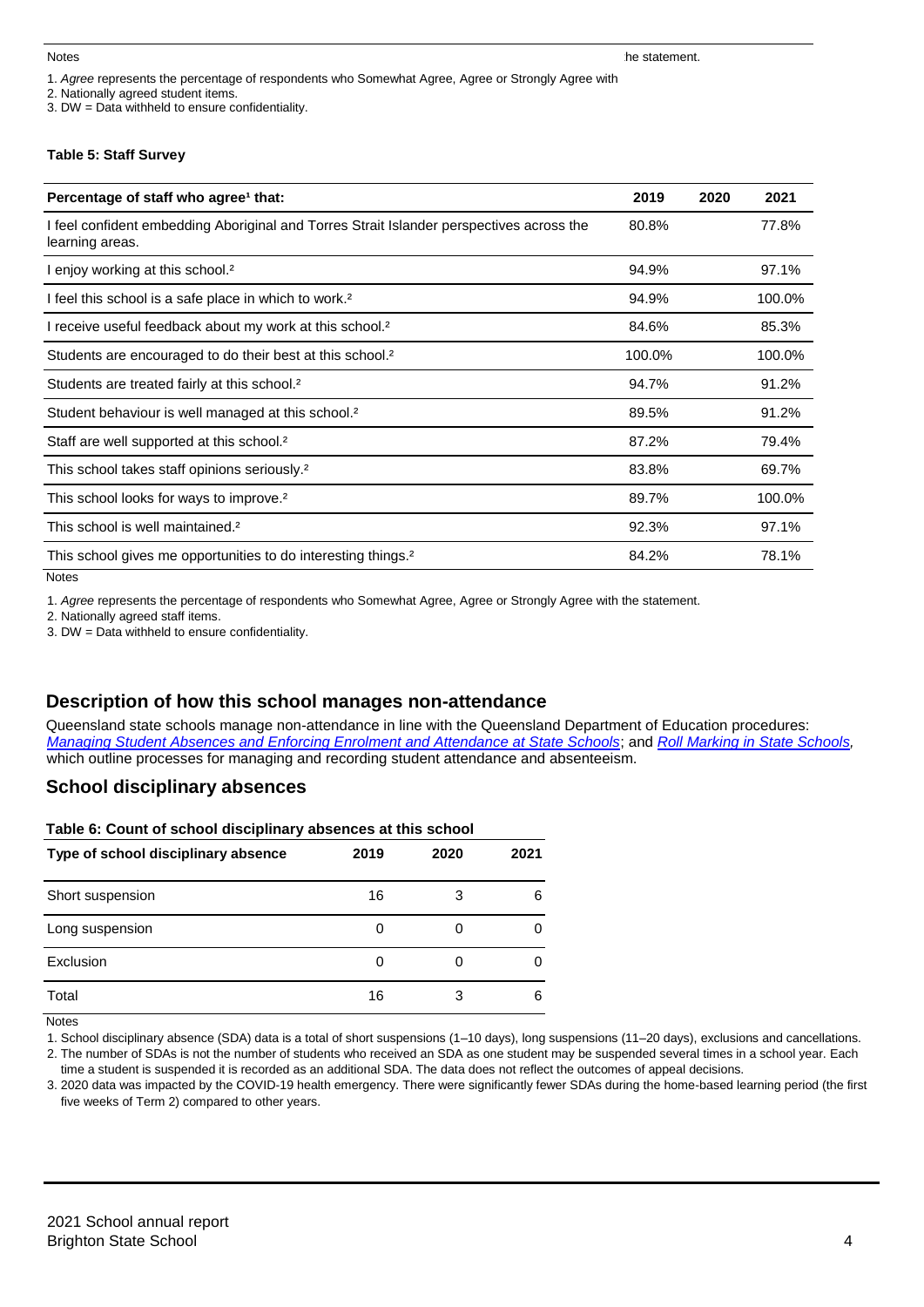## **School income broken down by funding source**

School income, reported by financial year accounting cycle using standardised national methodologies and broken down by funding source is available via the *[My School](http://www.myschool.edu.au/)* website.

#### *How to access our income details*

- 1. Click on the *My School* lin[k http://www.myschool.edu.au/.](http://www.myschool.edu.au/)
- 2. Enter the school name or suburb of the school you wish to search.





4. Click on *Finances* and select the appropriate year to view school financial information.

| School profile       | <b>NAPLAN</b> | Attendance | Finances | VET in schools | Senior secondary | Schools map |  |
|----------------------|---------------|------------|----------|----------------|------------------|-------------|--|
| <b>Staff profile</b> |               |            |          |                |                  |             |  |

# **Teacher standards and qualifications**

The *Teacher registration eligibility requirements: Policy* (p.1) states:

To be eligible for registration, a person must satisfy the Queensland College of Teachers (QCT) that they meet requirements regarding qualification and experience, or have otherwise met the requirements of the *Australian Professional Standards for Teachers* (APST). A person must also satisfy the QCT that they are suitable to teach and meet English language proficiency requirements. All these requirements are specified in the Act and the *Education (Queensland College of Teachers) Regulation 2005* (the Regulation).

The qualifications required for teacher registration are successful completion of either -

- (a) a four-year initial teacher education program including teacher education studies of at least one year (e.g. a Bachelor of Education, or a double Bachelor degree in Science and Teaching) or
- (b) a one-year graduate initial teacher education program following a degree (e.g. a one-year Graduate Diploma of Education (Secondary) after a three-year Bachelor degree) or
- (c) another course of teacher education that the QCT is reasonably satisfied is the equivalent of (a) or (b). These are considered on a case-by-case basis.

For more information, please refer to the following link:

• <https://www.qct.edu.au/registration/qualifications>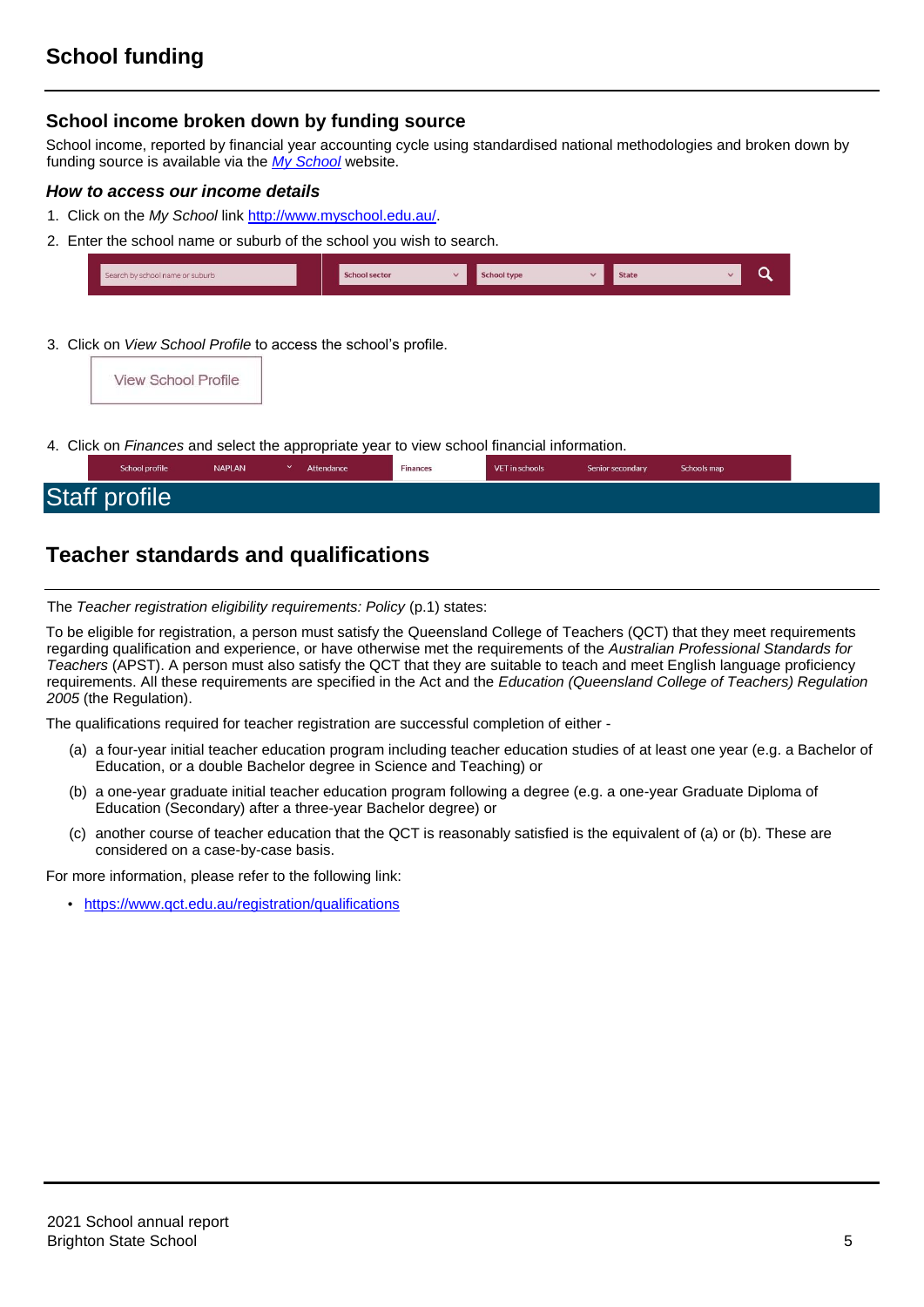# **Staff composition, including Indigenous staff**

### **Table 7: Workforce composition for this school**

|                    | <b>Teaching staff</b> |      |      | Non-teaching staff |      |                 | Indigenous staff |      |      |
|--------------------|-----------------------|------|------|--------------------|------|-----------------|------------------|------|------|
| <b>Description</b> | 2019                  | 2020 | 2021 | 2019               | 2020 | 2021            | 2019             | 2020 | 2021 |
| Headcount          | 32                    | 32   | 33   | 20                 | 22   | 22 <sub>1</sub> | ה>               |      |      |
| FTF                | 28                    | 27   | 27   | 12                 | 12   | 13              | <5               |      |      |

Notes

1. Teaching staff includes school leaders.

2. Indigenous refers to Aboriginal and Torres Strait Islander people of Australia.

3. FTE = full-time equivalent

# Student performance

# **Key student outcomes**

### **Student attendance**

Tables 8–9 show attendance rates at this school as percentages. In 2020, the COVID-19 health emergency affected student attendance in Queensland Government schools. Comparisons between 2020 and other years' attendance data should not be made. **Table 8: Overall student attendance at this school**

| <b>Description</b>                                  | 2019 | 2020 | 2021 |
|-----------------------------------------------------|------|------|------|
| Overall attendance rate for students at this school | 94%  | 93%  | 93%  |

**Notes** 

1. The attendance rate is the full- and part-time days attended as a percentage of enrolled school days.

2. Full-time students only.

#### **Table 9: Student attendance rates for each year level at this school**

| <b>Year Level</b> | 2019 | 2020 | 2021 |
|-------------------|------|------|------|
| Prep Year         | 95%  | 94%  | 94%  |
| Year <sub>1</sub> | 94%  | 92%  | 93%  |
| Year <sub>2</sub> | 94%  | 93%  | 94%  |
| Year <sub>3</sub> | 93%  | 93%  | 93%  |
| Year 4            | 95%  | 94%  | 92%  |
| Year 5            | 93%  | 93%  | 93%  |
| Year <sub>6</sub> | 92%  | 92%  | 92%  |

**Notes** 

1. The attendance rate is the full- and part-time days attended as a percentage of enrolled school days.

2. Full-time students only.

3. DW = Data withheld to ensure confidentiality